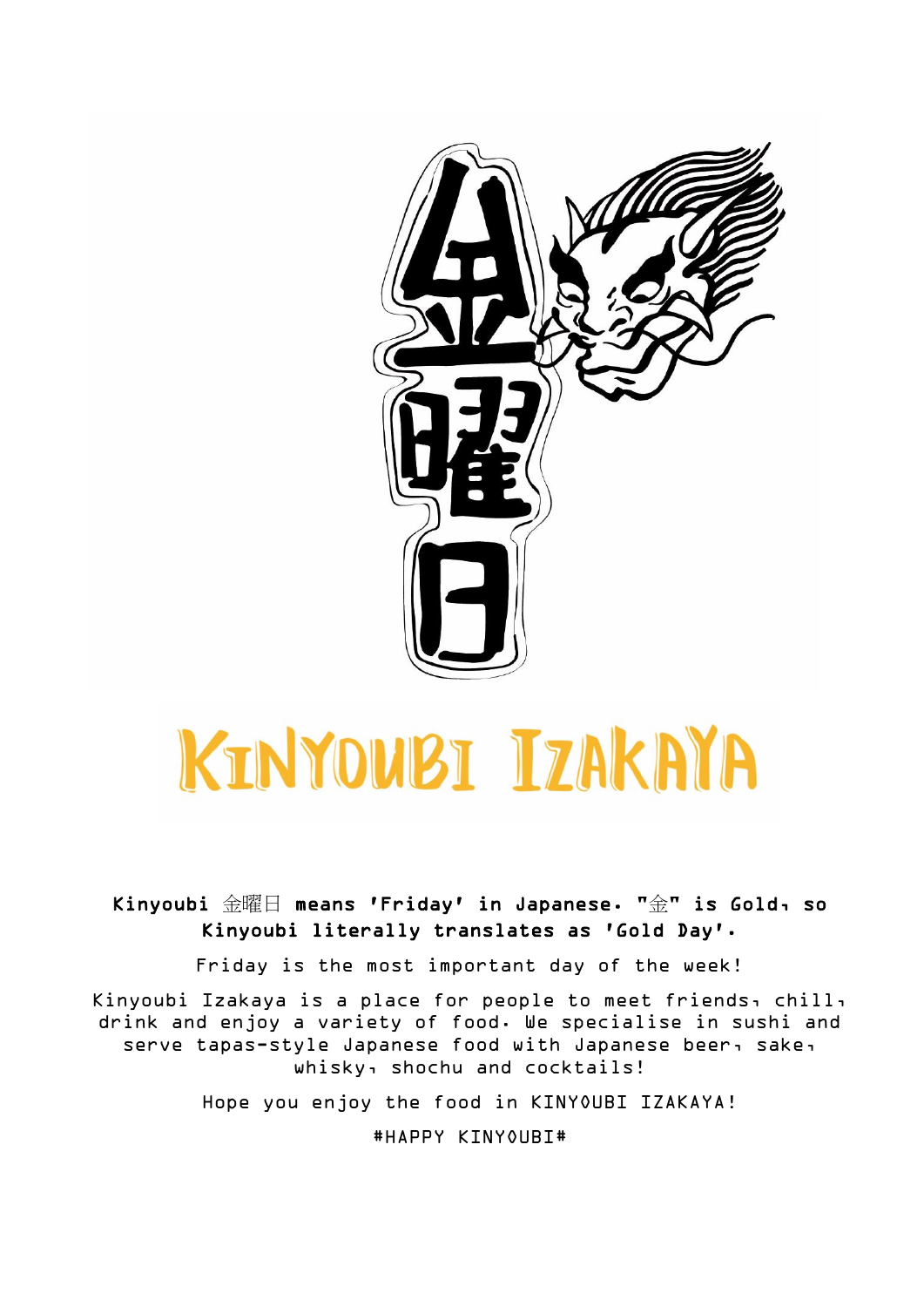# Appetizer

| <b>EDAMAME (VG)</b>                                                                                                             | $\overline{\phantom{a}}$ | l pio 1<br>apas                                                                                                                                 |
|---------------------------------------------------------------------------------------------------------------------------------|--------------------------|-------------------------------------------------------------------------------------------------------------------------------------------------|
| 枝豆<br>special marinated soy beans                                                                                               |                          | RAW BEEF TATAKI (GF Req)<br>牛刺し                                                                                                                 |
| PICKLES MORIAWASE (VG)<br>漬物盛り合わせ<br>assorted house marinated Japanese                                                          | ιū                       | Rangers Valley rib eye, lig<br>seared & thinly sliced, ser<br>light citrus dressing                                                             |
| pickles<br>Shake <sup>2</sup> GOBO CHIPS (VG)<br>ごぼうチップス<br>burdock chips, greentea salt,<br>paper bag & shake it urself        | $\overline{7}$           | <b>OYSTER SHOOTERS (GF)</b><br>かき盛り合わせ<br>jumbo oyster, daikon & ponz<br>tomato vinegar jelly, blue<br>red wine                                 |
| <b>AJI FISH NANBAN</b><br>あじの南蛮漬け<br>aji fish fillet Japanese horse<br>mackerel, nanban sauce, Shinshu<br>whisky, serve chilled | J.O                      | <b>COLD SMOKED SALMON (GF)</b><br>冷たい燻製の鮭<br>House cold smoked salmon, y<br>black caviar, pear, wasabi<br><b>TUNA TARTARE (GF Req)</b>          |
| MISO SOUP (VG) (GF)<br>味噌汁<br>white miso, seaweed, tofu, radish,<br>scallions                                                   | 4                        | 鮪のタルタル<br>tuna, avocado, cucumber, so<br>dressing, mini French toast<br><b>KINGFISH CARPACCIO (GF)</b><br>酢サラダの鰤<br>yellowtail kingfish, leek v |

# Salad

FRIDAY SALAD (VG) (GF Req) 19 金曜日のサラダ

mixed greens, greentea soba, avocado olive oil, cherry tomato, cucumber, housemade red radish & mandarins jelly, shiso dressing

#### SASHIMI SALAD (GF) 20

海鮮サラダ fresh raw fish, mixed greens, cherry tomato, carrot, cucumber, shiso dressing

#### SOFT SHELL CRAB SALAD 20

カニサラダ soft shell crab, mixed greens, avocado, carrot, kale, sesame cucumber mayo

# $C$ <sup>old T</sup>apas

| RAW BEEF TATAKI (GF Req)<br>牛刺し                                                              | 1.5 |  |  |
|----------------------------------------------------------------------------------------------|-----|--|--|
| Rangers Valley rib eye, lightly<br>seared & thinly sliced, serve in<br>light citrus dressing |     |  |  |
| <b>OYSTER SHOOTERS (GF)</b><br>かき盛り合わせ                                                       | 1.5 |  |  |
| jumbo oyster, daikon & ponzu,<br>tomato vinegar jelly, blue berry &<br>red wine              |     |  |  |
| <b>COLD SMOKED SALMON (GF)</b><br>冷たい燻製の鮭                                                    | 75  |  |  |
| House cold smoked salmon, yuzu gel,<br>black caviar, pear, wasabi                            |     |  |  |
| <b>TUNA TARTARE (GF Req)</b><br>鮪のタルタル                                                       | 1.5 |  |  |
| tuna, avocado, cucumber, soy sesame<br>dressing, mini French toast                           |     |  |  |
| <b>KINGFISH CARPACCIO (GF)</b><br>酢サラダの鰤                                                     | 14  |  |  |
| yellowtail kingfish, leek vinegar<br>dressing                                                |     |  |  |

# A La Carte Sashimi 刺身

# 6 pieces per serve

| Salmon (GF)             | 鮭   | ЪH. |
|-------------------------|-----|-----|
| Salmon Belly (GF)       | 腹の鮭 | 22  |
| Tuna (GF)               | 鮪   | ıв  |
| Kingfish (GF)           | 鰤   | ЪH. |
| Kingfish Belly (GF) 腹の鰤 |     | 22  |
| Scallop(GF)             |     | 17  |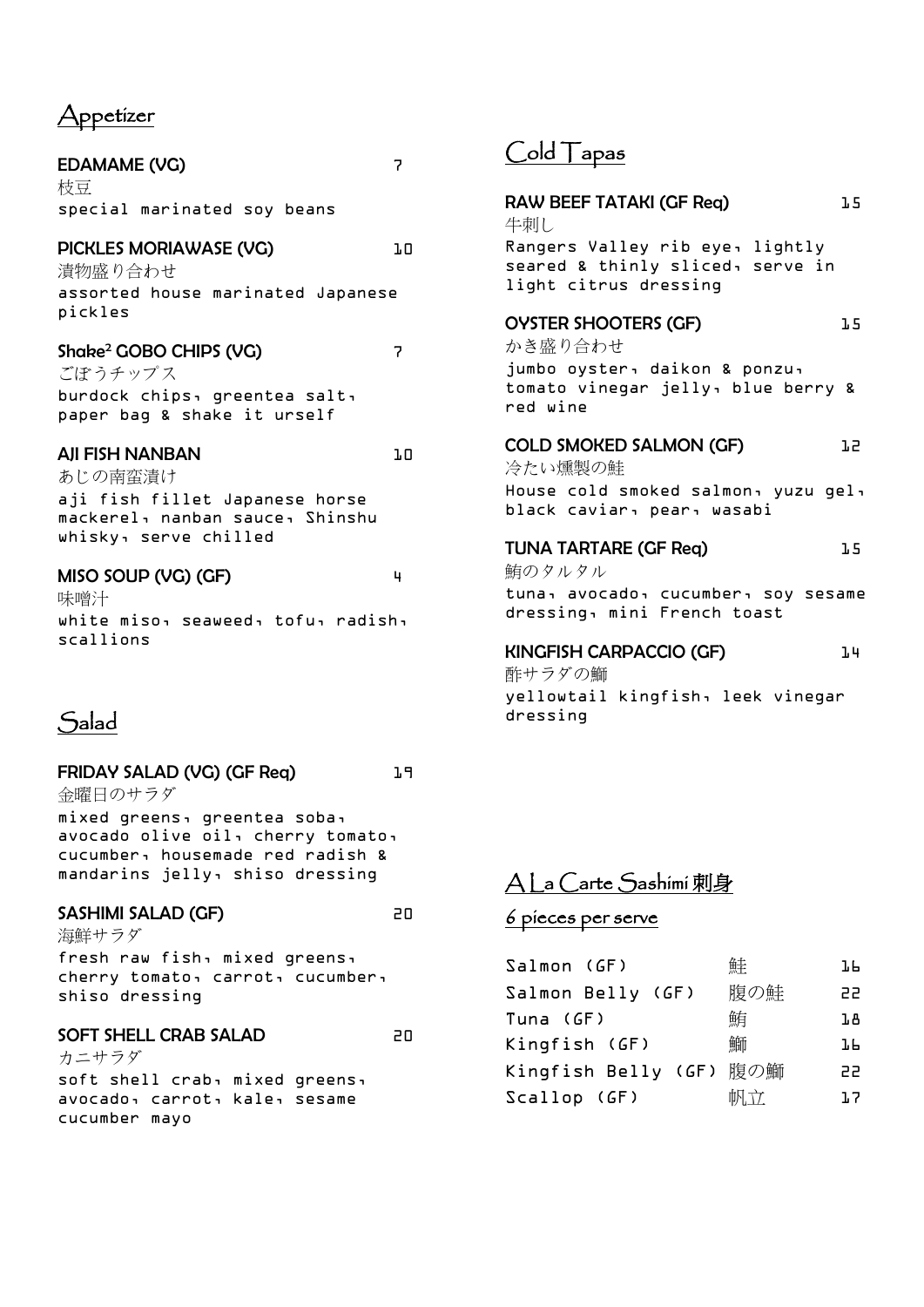# FROM SUSHIBAR 寿司

# A La Carte Nigiri 握り寿司

#### 2pieces per serve

| Salmon                      | 鮭         | Ь  |
|-----------------------------|-----------|----|
| Salmon belly ELimited]      | 腹の鮭       | ΤO |
| Seared Salmon               | 炙り鮭       | Ы  |
| Cold Smoked Salmon          | 燻製の鮭      | Ы  |
| Salmon & Mango              | マンゴーの鮭 10 |    |
| Salmon Roe ELimited]        | いくら       | ΤO |
| Tuna                        | 鮪         | 7. |
| Tuna & leek                 | ネギの鮪      | JО |
| Kingfish                    | 鰤         | Ы  |
| Kingfish belly 『Limited』腹の鰤 |           | ΤO |
| Seared Kingfish             | 炙り鰤       | Ы  |
| Cooked Prawn                | エビ        | Ь. |
| King Prawn                  | 海老        | ΤO |
| N.Z Scampi                  | スカンピ      | 15 |
| Tobiko Fish Roe             | とびこ       | Ь  |
| Scallop                     | 帆立        | 7  |
| Seared Scallop              | 炙り帆立      | 7  |
| Surf Clam                   | 赤貝        | Ь  |
| Grilled Eel                 | 鰻         | 7  |
| Grilled OysterLLimited]牡蠣   |           | ŀΟ |

# Sushi Roll 太巻き寿司

#### 8pieces per serve

BAKED SALMON BOMB (WARM) 19 Salmon, Ebi Prawn, Avocado, Cucumber, Scallions, House Spicy Scallop Sauce

SPICY TUNA BOMB (GF) 17 Tuna, Avocado, Cucumber, Crunchy Onion, Spicy Mayo

SPICY SALMON BOMB (GF) 17 Salmon, Avocado, Cucumber, Crunchy Onion, Spicy Mayo

#### BAKED VEGIES CALIFORNIA (WARM) (V) 16

Mango, Avocado, Cucumber, Takuan Radish, Mixed Greens, Carrot, Kanpyo Bean Curd, Mayo

#### VOLCANO 1.8

Salmon, Ebi Prawn, Mango, Chilli Flakes, Crunchy Onion, Spicy Scallop Sauce

| Sashimi Set                                                         | 刺身スペシャル |  |  |
|---------------------------------------------------------------------|---------|--|--|
| Premium Sashimi Set<br>12 pieces of fresh thick cut raw fish        | 28.     |  |  |
| Deluxe Sashimi Set<br>24 pieces of fresh thick cut raw fish         | 54      |  |  |
| Sushi & Sashimi Set 鮨と刺身の盛り合わせ<br>Premíum Sushí & Sashímí Set<br>48 |         |  |  |

12 pieces of fresh thick cut raw fish 5 pieces of sushi nigiri 4 pieces of large futomaki sushi roll

Deluxe Sushi & Sashimi Set 88

24 pieces of fresh thick cut raw fish 8 pieces of sushi nigiri 8 pieces of large futomaki sushi roll

DRAGON 19 Grilled Unagi Eel, Avocado, Cucumber, Sesame Seed, Unagi Sauce

#### SPIDER 18 Crispy Soft Shell Crab, Salad Mix, Avocado Cucumber, Spicy Mayo

RAINBOW (GF) 18 Salmon, Kingfish, Tuna, Mango, Avocado, Cucumber, Salmon Roe, Mayo

VEGAN LOVERS (VG) **16** Avocado, Cucumber, Yellow Radish, Salad Mix, Carrot, Kanpyo Bean Curd

VEGAN CHICKEN ROLL (VG) **18** Fried Vegan Chicken (Tofu), Carrot, Cucumber, Mixed Greens, Peach Dressing

SUPER MUSHROOM (V) Shiitake Black Mushroom, King Oyster Mushroom, Avocado, Cucumber, Kimchi Mayo